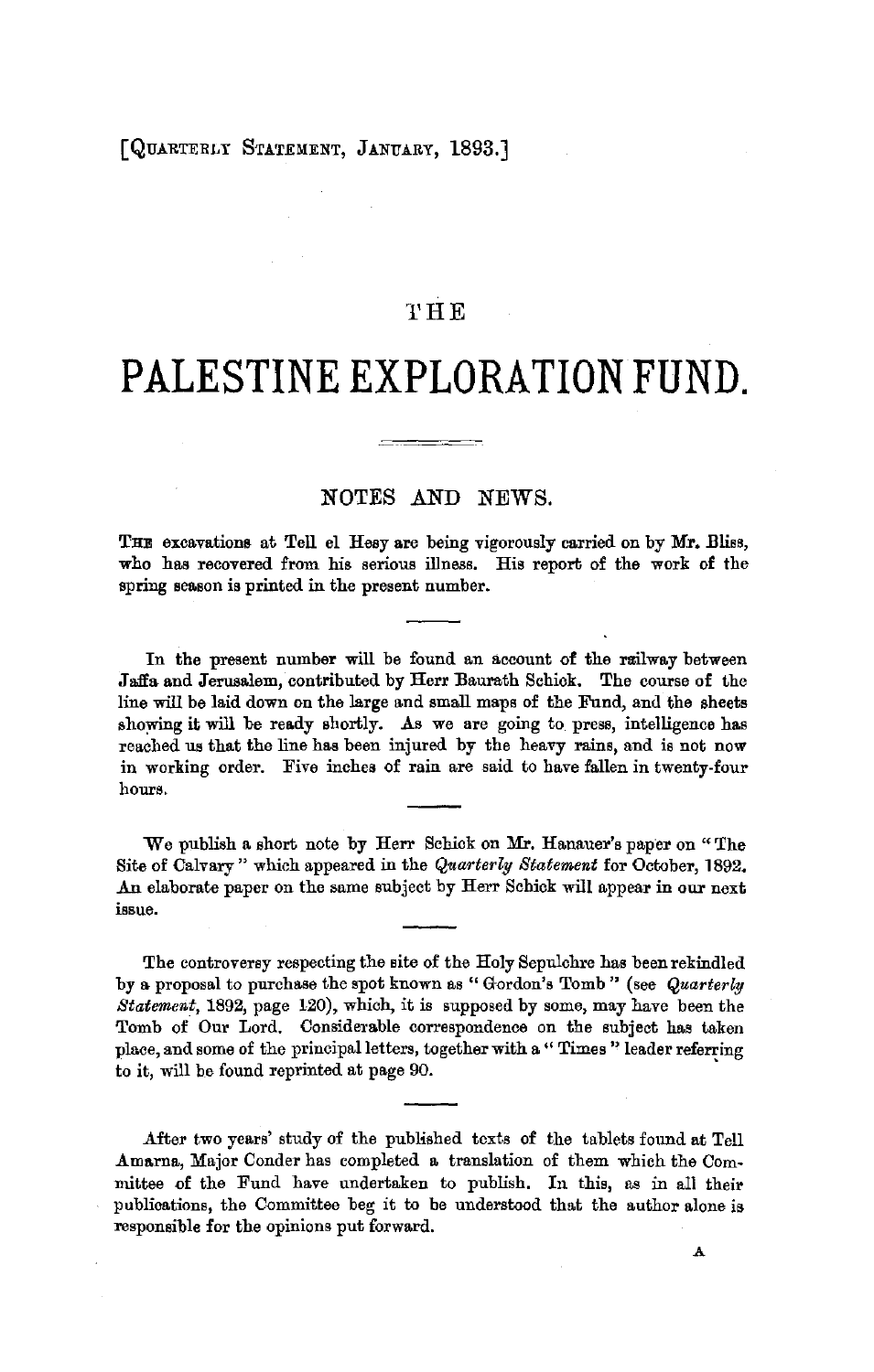Referring to a squeeze and a photograph of a " Phomician" inscription on a plate of metal recently sent home from Palestine, Professor Sayce writes :  $-\text{``The insertion is a forgery. Sidonian forms of letters of the 5th century}$ B.C., like  $4/$ , are mixed with Moabite forms of the 9th century B.C. A letter  $\mapsto$  which does not exist in the Phœnician alphabet occurs several times. There are also letters which have been copied from semi-obliterated texts (like  $\overrightarrow{A}$  and  $\overrightarrow{V}$  ), as well as forms which belong to late Aramæan texts ( **'1** and **Lj** ). Together with Hebrew expressions like **"'l:liTiT iT?** and **1StiiT ,:i,~ ltl,** a:re words which do not, and could not, exist in Hebrew, In fact the inscription is untranslatable. In the centre the letters composing the name of King Mesha (מוינטע) have been copied from the Moabite stone, but arranged in a way which shows that the copyist did not understand what they meant. Finally, almost the only intelligible part of the inscription are the words ' This is the stone,' which are, of course, inapplicable to a matal plate."

Some stone figures said to have been found at Tireh are also pronounced to he forgeries by the Rev. Dr. Ginsburg.

Mrs. C. Worsley writes, from Beyrout, that the Druses consider themselves descendants of the two•and-a•half tribes of Israel who settled beyond Jordan. They say they " come from Gad," which our correspondent considers to mean the Baal Gad alluded to by Major Conder in the July number of the *Quarterly Statement* for 1891. ·

The ceremony of turning the first sod of the Syria Ottoman Railway, connecting the port of Haifa with Damascus, took place on December 13th at the foot of Mount Carmel. Mrs. Pilling, wife of the President of the Company, performed the function, in presence of the principal Mohammedan notabilities of the district, and some 15,000 of the inhabitants. The proceedings, which passed off most successfully, and amid great enthusiasm, were followed by a grand banquet at which the principal local officials and representatives of the Ottoman Government were present.

The Rev. T. E. Dowling, of Jerusalem, writes:-"One drawback when travelling through Palestine and Syria is the imperfect and unreliable information which is obtained through the ordinary Dragoman. He is helpful in many respects, but whether he has seen a copy of the 21 sheets of the Old and New Testament map of the Palestine Exploration Fund or ever read a number of the *Quarte.-ly Statement* is doubtful.

"You will, therefore, learn with pleasure that a second course of lectures is to be delivered in the Holy City during the coming winter, which series Dragomans are particularly invited to attend, and to take notes, and ask questions."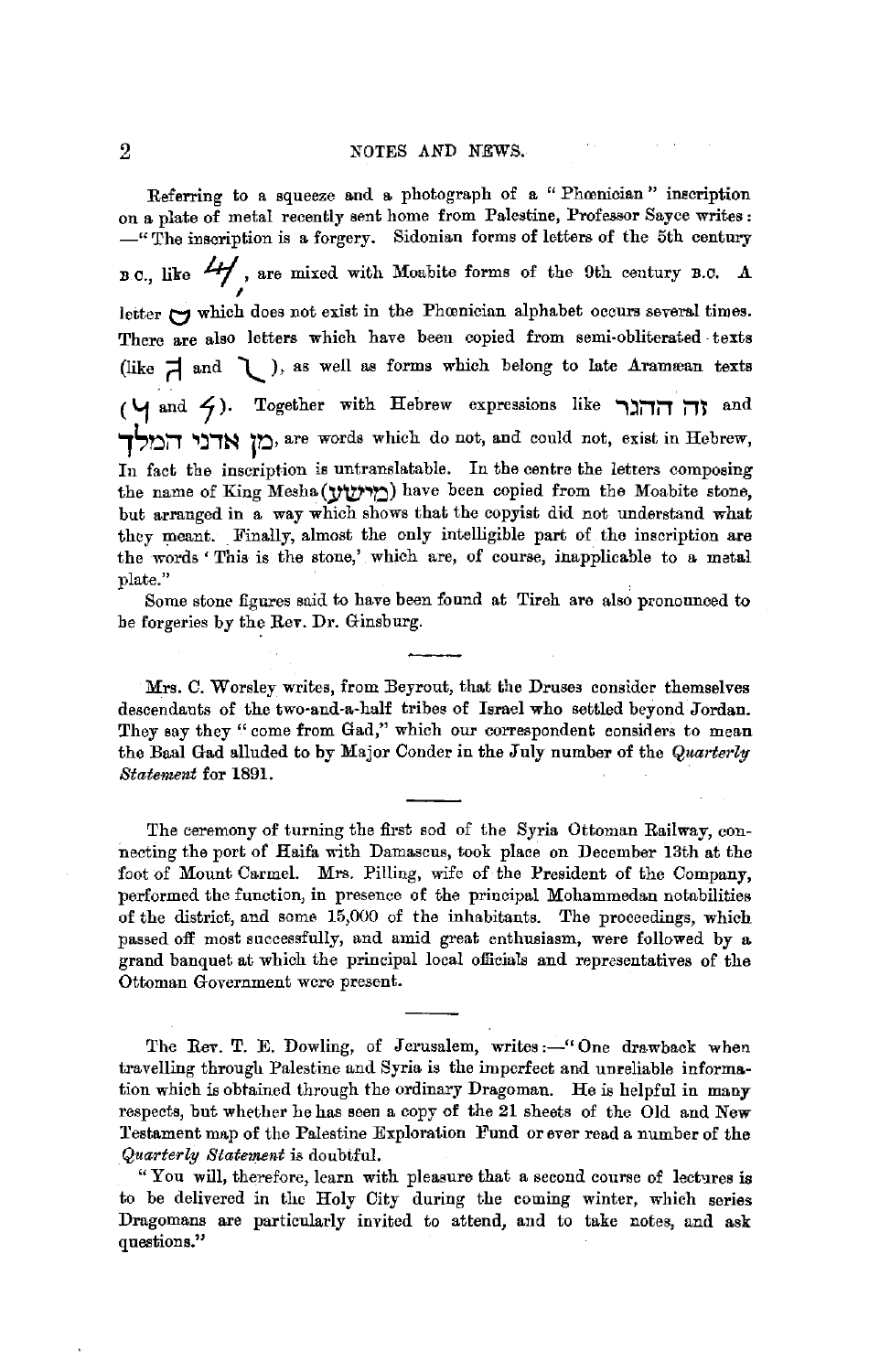## NOTES AND **NEWS.** 3

The series of Lectures delivered in connection with the Fund in the spring of the year, at 20, Hanover Square, are now published. Price of the volume, to Subscribers to the Fund, 2s. *6d.,* to others, 3s. *6d.* The Lectures are also published singly, price lo Subscribers, *6d.,* to others, ls.

In a note on the last *Quarterly Statement* the "Jewish Chronicle" remarks:-"A glance at the advertisements makes one seriously regret that the fine map of Palestine published at a low price by the Exploration Society has been so little patronised by members of the Jewish community.  $\ldots$  Major Conder's 'Tent work in Palestine' would form an appropriate and acceptable gift as a prize or birthday present."

The value of the work of the Fund and its officers in elucidating the Bible histories is strikingly shown in the Rev. Charles Neil's new work "The Teacher's Synoptical Syllabus of Scripture Lessons," several of the maps in which are by Major Conder and by Mr. George Armstrong. The " Names and Places in the Old and New Testament and the Apocrypha" by Mr. Armstrong is enumerated by Mr. Neil as one of the books which were found "extremely helpful" in drawing up his valuable "syllabus."

The following may be had on application to the Assistant Secretary at the Office of the Fund,  $\mathbf{v}$ iz. :-

Casts of the Tablet with a Cuneiform Inscription found at Tell-el-Hesy, price *2s. 6d.* each.

Casts of the Ancient Hebrew Weight brought by Dr. Chaplin from Samaria, price *2s. 6d.* each.

Casts of an Inscribed Bead from Palestine, forwarded by Professor Wright, Cambridge, Mass., U.S.A., price ls. each.

Photographs of Tell-el-Hesy, showing the excavations, price ls. each.

The following gentlemen have kindly consented to act as Honorary Local -Secretaries: The Rev. Robert Campbell, St Margaret's Manse, Dunfermline, in place of the Rev. James Brown, resigned; The Rev. Robert Edmund Parr, West Hartlepool; The Rev. E. H. Cross, D.D., Belvedere, Trinity Road, Folkestone; The Rev. W. Earl, Hadly, Wellington, Salop.

The Rev. L. G. A. Roberts has been appointed Lecturer in Canada. His caddress is Hudson Parsonage, Province Quebec, Canada.

We are happy to state that M. Olermont-Ganneau is actively engaged on the letterpress which is to accompany the drawings of M. Lecomte, illustrating **M.** Gannean's Arehreological Mission, and that considerable progress has already been made in the work.

The museum of the Fund, at 24, Hanover Square, is now open to subscribers between the hours of 10 a.m. and 5 p.m., except on Saturdays, when it closes at  $2$  p.m.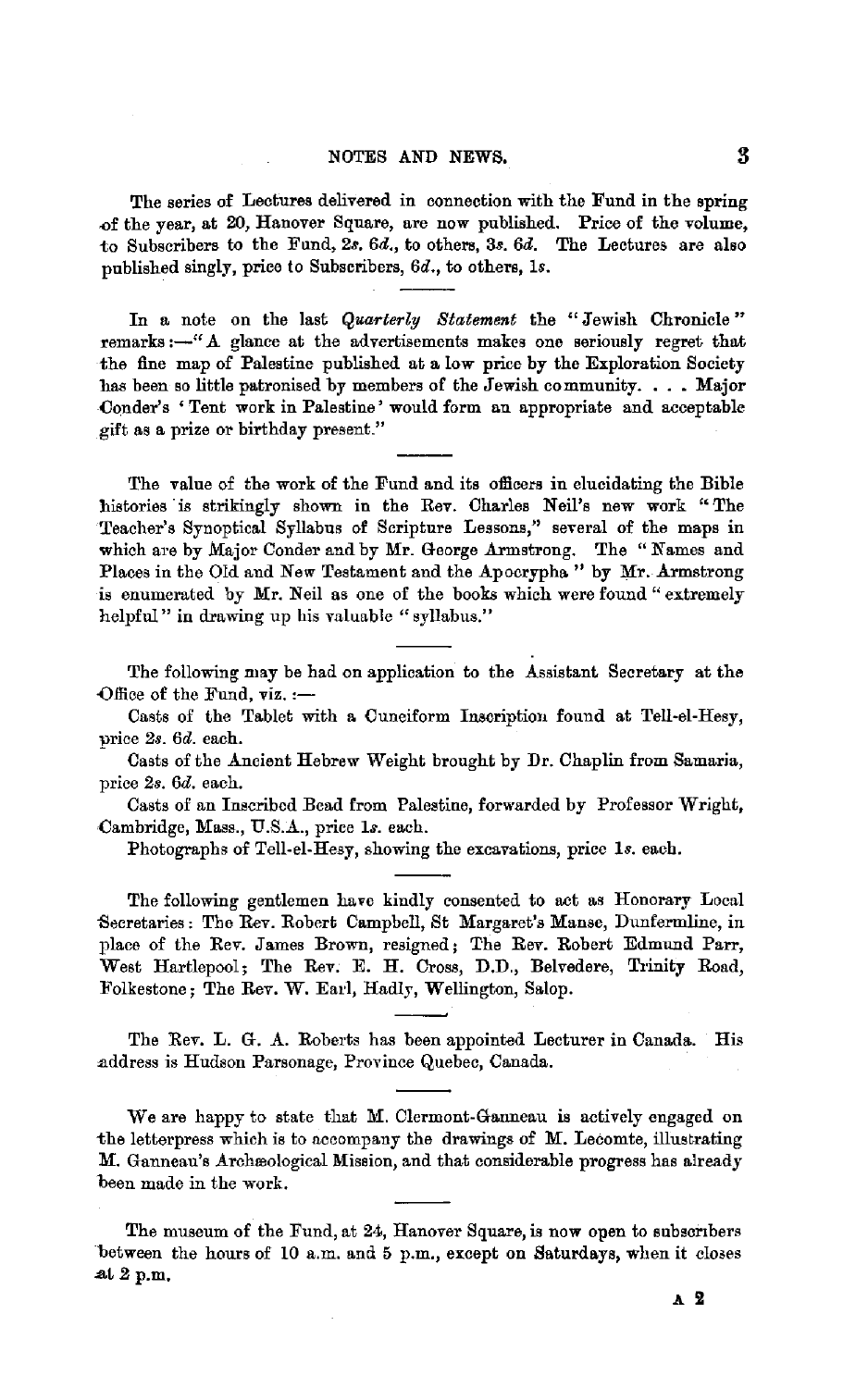'Ihe Committee have to acknowledge with thanks the following donations tothe Library of the Fund  $:$ 

"The Land of Promise." By H. Bonar, D.D. From J. A. Eastwood, Esq.

- "The Holy City, Jerusalem, its Topography, Walls, and Temples." By S. Russell Forbes, D.D. From the Author.
- "Le ChAteau de Banias et ses Inscriptions." By M. Max Van Berchem. From the Author.
- "The Temple of Ezekiel's Prophecy." By Henry Sulley. From the Author.

The Committee will be glad to receive donations of Books to the Library **of** the Fund, which already contains many works of great value relating to **.Palestine** and other Bible Lands. A list of these will be published in the April  $Quarterlu$  *Statement.* 

It may be well to mention that plans and photographs alluded to in the reports from Jerusalem and elsewhere cannot all be published, but all are preserved in the offices of the Fund, where they may be seen by subscribers.

The third and revised edition of "Heth and Moab" is now ready.

A new edition of "Twenty-one Years' Work" is in course of preparation, and will be brought down to date. The new title will be "Twenty-Seven Years' Work." The Index to the *Quarterly Statements* is being brought up to date.

The first volume of the "Survey of Eastern Palestine," by Major Conder, is accompanied by a map of the portion of country surveyed, special plans, and upwards of 350 drawings of ruins, tombs, dolmens, stone circles, inscriptions, &c. The first 250 subscribers pay seven guineas for the three volumes ; subscribers to the "Survey of Western Palestine" are privileged to have the volumes for this sum. The price will be raised, after 250 names are received, to twelve guineas. The Committee are pledged never to let any *copies be subscribed for under the sum of seven guineas.* Mr. A. P. Watt, 2, Paternoster Square, is the Sole Agent. The attention of intending subscribers is directed to the announcement in the fore part of this number.

Mr. H. Chichester Hart's "Fauna and Flora of Sinai, Petra, and the Wady 'Arabah" has been completed and sent out to subscribers.

The books now contained in the Society's publications comprise an amount of information on Palestine, and on the researches conducted in the country, which can be found in no other publications. It must never be forgotten that no single traveller, however well equipped by previous knowledge, can compete with a scientific body of explorers, instructed in the periods required, and provided with all the instruments necessary for carrying out their work. The books are the following *(tke whole set* (1 *to* 16) *can be obtained by &Ubscribers*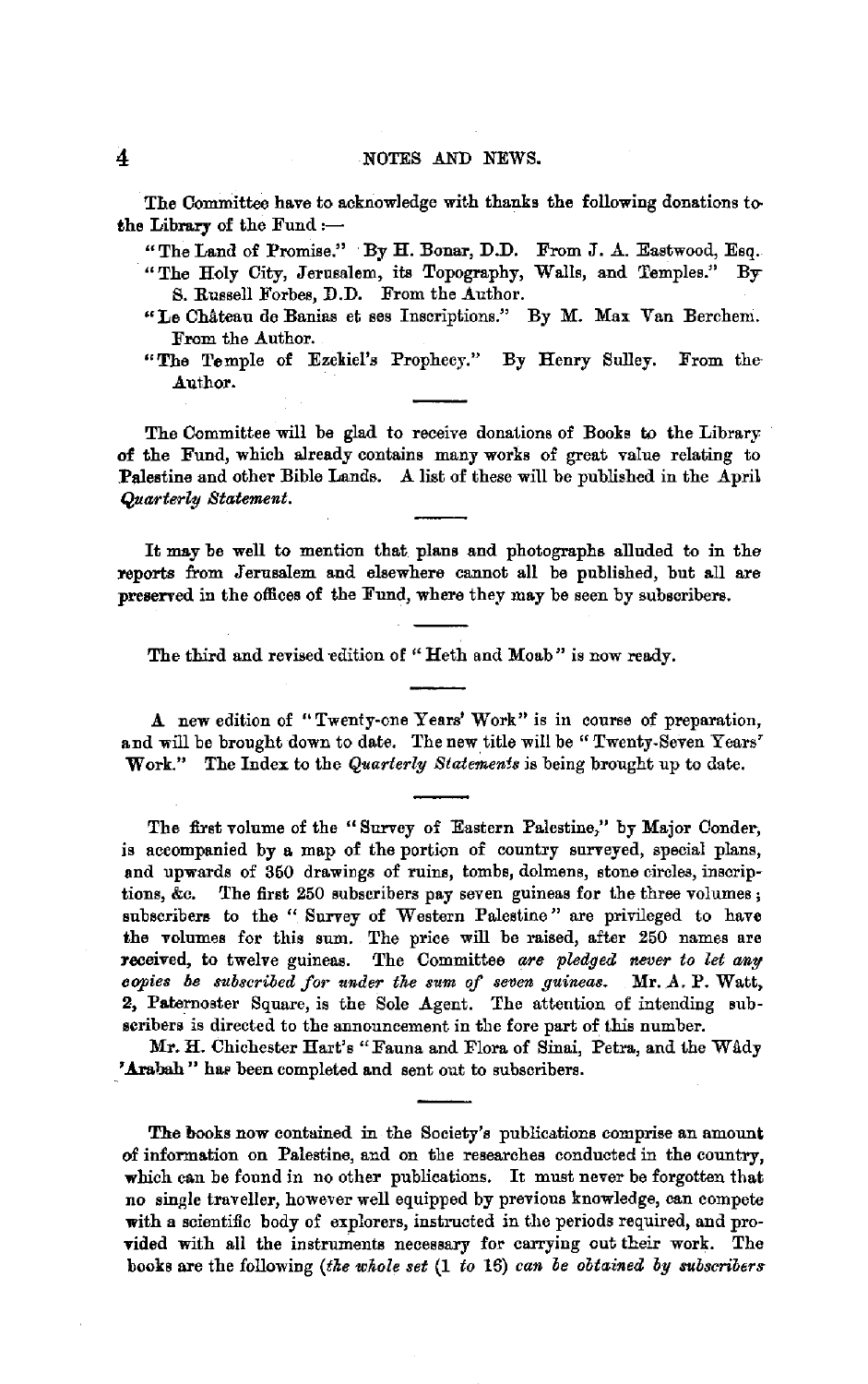*to the Fund by application to the Head Office only (24, Hanover Square, W.), for* £3 *Is.* 6d., carriage paid to any part in the United Kingdom only):-

By Major Conder, R.E.-

- {l) ''Tent Work in Palestine."-A popular account of the Survey of Western Palestine, freely illustrated by drawings made by the suthor himself. This is not a dry record of the sepulchres, or a descriptive catalogue of ruins, springs, and valleys, but a continuous narrative full of observa• tions upon the manners and customs of the people, the Biblical associations of the sites, the Holy City and its memories, and is based upon a six years' experience in the country itself. No other modern traveller has enjoyed the same advantages as Major Conder, or has used his opportunities to better purpose.
- {2) "Heth and Moab."-Under this title Major Conder provides a. narrative, as bright and as full of interest as "Tent Work," of the expedition for the *Survey of Eastern Palestine*. How the party began by a flying visit to North Syria, in- order to discover the Holy City-Kadesh-of the children of Heth ; how they fared across the Jordan, and what dis· coveries they made there, will be found in this volume.
- (3) Major Conder's "Syrian Stone Lore."-This volume, the least known of Major Conder's works, is, perhaps, the most valuable. It attempts a task never before approached-the reconstruction of Palestine from its monuments. It shows what we should know of Syria if there were no Bible, and it illustrates the Bible from the monuments.
- .(4) Major Conder's "Altaic lnscriptions."-This book is an attempt to read the Hittite Inscriptions. The author has seen no reason to change his views since the publication of the work.
- {5) Professor Hull's "Mount Seir."-This is a popular account of the Geological Expedition conducted by Professor Hull for the Committee of the Palestine Fund. The part which deals with the Valley of Arabah will be found entirely new and interesting.
- (6) Herr Schumacher's " Across the Jordan."
- {7) Herr Schumacher's "Jaulan."-These two books must be taken in continuation of Major Conder's works issued as instalments of the "Survey of Eastern Palestine." They are full of drawings, sketches, **and** plans, and contain many valuable remarks upon manners and customs.

**:By** Walter Besant, **M.A.-**

- **l8)** "The Memoirs of Twenty-one Years' Work."-This work is a popular account of the researches conducted by the Society during the past twenty-one years of its existence. It will be found not only valuable in itself as an interesting work, but also as a book of reference, and especially useful in order to show what has been doing, and is still doing. by this Society.
- (9) Herr Schumacher's "Kh. Fahil." The ancient Pella, the first retreat of the Christians ; with map and illustrations.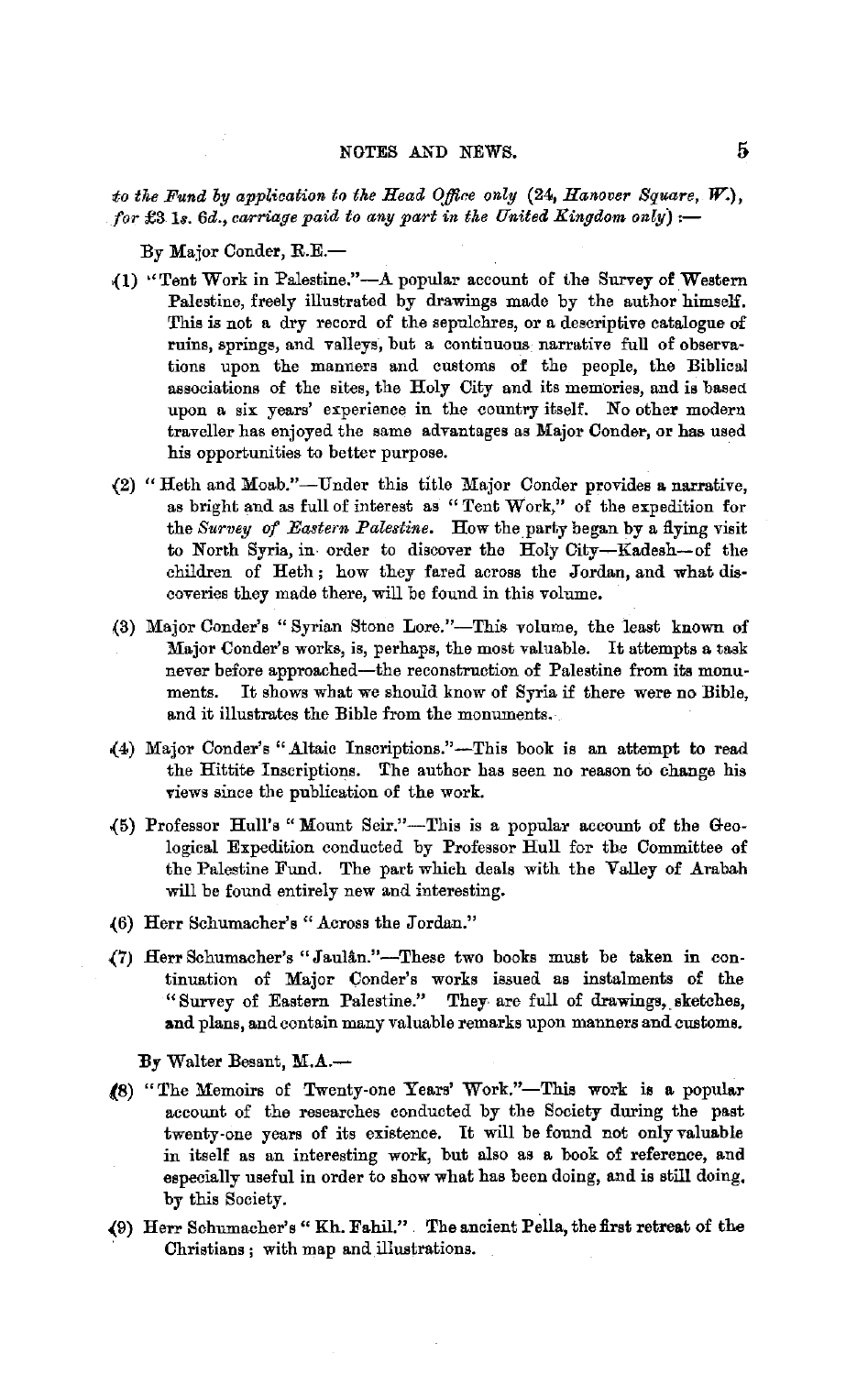By George Armstrong--

- (10) Names and Places in the Old and New Testament and Apocrypha. This is an index to all the names and places mentioned in the Bible and New Testament, with full references and their modern identifications, as shown on the new map 0£ Palestine.
- (11) Besant and Palmer's "History of Jerusalem."-The "History of Jerusa-lem," which was originally published in 1871, and has long been completely out of print, covers a period and is compiled from materials not included in any ether work, though some of the contents have been plundered by later works on the same subject. It begins with the siegeby Titus and continues to the fourteenth century, including the Early Christian period, the Moslem invasion, the mediaval pilgrims, the Mohammedan pilgrims, the Crusades, the Latin Kingdom, the victorious career of Saladin, the Crusade of Children, and many other little-known episodes in the history 0£ the city and the country.
- (12) Northern 'Ailûn "Within the Decapolis," by Herr Schumacher.

By Henry A. Harper-

(13) "The Bible and Modern Discoveries."-This work, written by a Member of the Executive Committee of the Palestine Exploration Fund, is an endeavour to present in a simple and popular, but yet a connected form, the Biblical results of twenty-two years' work of the Palestine Exploration Fund. The writer has also availed himself of the discoveries madeby the American Expeditions and the Egyptian Exploration Fund, as well as discoveries of interest made hy independent travellers.

The Bible story, from the call of Abraham to the Captivity, is taken, and details given of the light thrown by modern research on the sacred annals. Eastern customs and modes of thought are explained whenever the writer thought that they illustrated the text. This plain and simple method has never before been adopted in dealing with modern discovery.

To the Clergy and Sunday School Teachers, as well as to all those· who love the Bible, the writer hopes this work will prove useful. He is personally acquainted with the land ; nearly all the places spoken of he has visited, and most of them he has moreover sketched or painted. It should be noted that the book is admirably adapted for the-School or Village Library.

By Guy le Strange-

**(14)** "Palestine under the Moslems."-For a long time it had been desired by the Committee to present to the world some of the great hoards of information about Palestine which lie buried in the Arabic texts of the Moslem geographers and travellers of the Middle Ages. Some few of the works, or parts of the works, have been already translated into Latin, French, and German. Hardly anything has been done with them in English, and no attempt has ever been made to systematise, compare, and annotate them.

This has now been done for the Society by Mr. Guy le Strange. The work is divided into chapters on Syria, Palestine, Jerusalem, and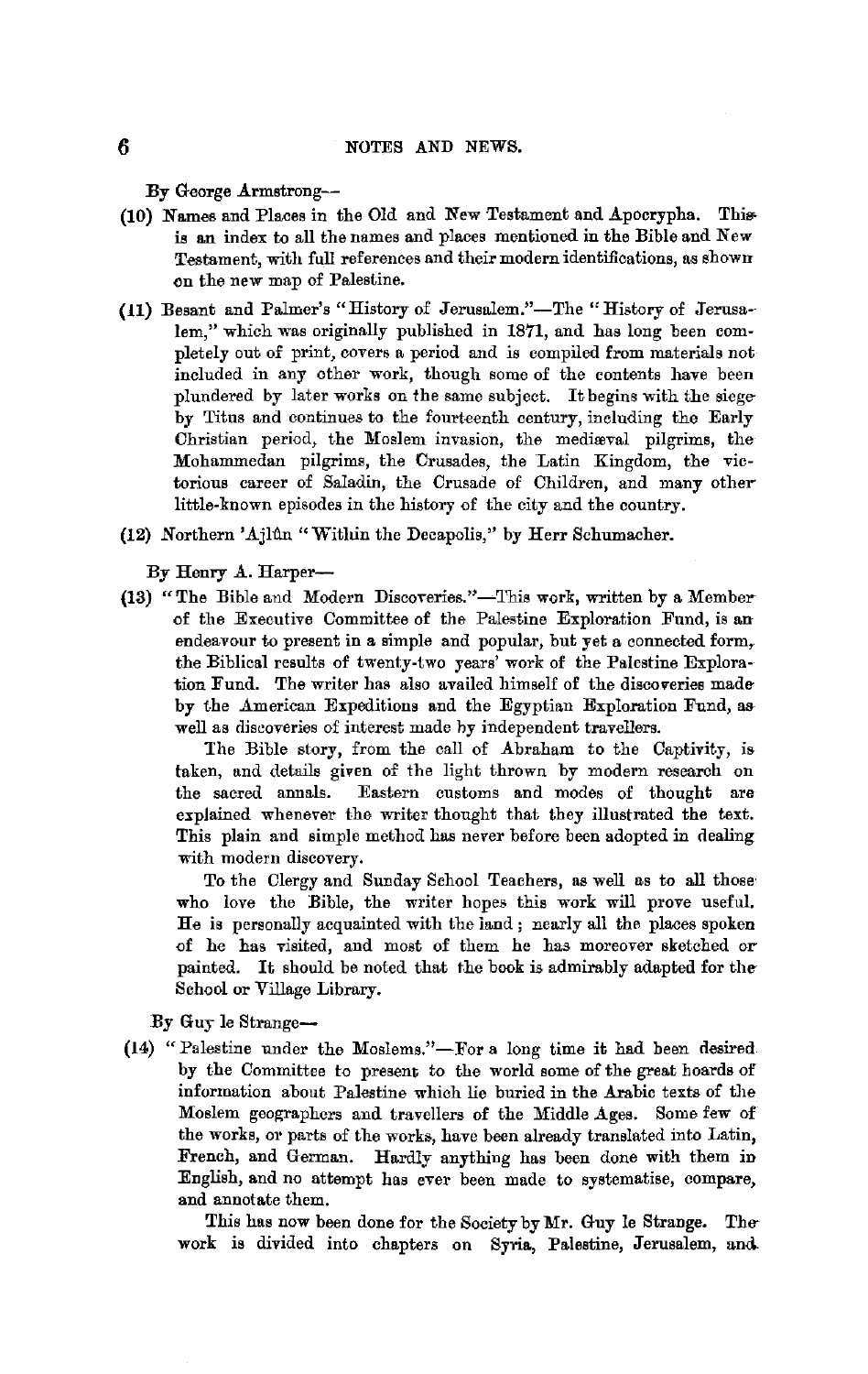Damascus, the provincial capitals and chief towns, and the legends related by the writers consuJted. These writers begin with the ninth century and continue until the fifteenth. The volume contains maps and illustrations required for the elucidation of the text.

The Committee have great confidence that this work-so novel, so useful to students of medimval history, and to all those interested in the continuous story of the Holy Land-will meet with the success which its learned author deserves.

By W. M. Flinders Petric-

(15) "Lachish" (one of the five strongholds of the Amorites). $-An$  account of the excavations conducted by Mr. Petrie in the spring of 1890, with view of Tell, plans and sections, and upwards of 270 drawings of the objects found.

By Trelawney Saunders-

(16) "An Introduction to the Survey of Western Palestine, describing its Wa1erways, Plains, and Highlands, with special reference to the Water Basn- $(Map. No. 10)$ ."

The nev Map of Palestine embraces both sides of the Jordan, and extends from Baalbek in the north to Kadesh Barnea in the south. All the modern names are n black; over these are printed in red the Old Testament and Apocrypha names. The New Testament, Josephus, and Talmudic names are in blue, and the tribal possessions are tinted in colours, giving clearly all the identifications up to date. It is the most comprehensive map that has been published, md will be invaluable to universities, colleges, schools, &c.

It is pullished in 21 sheets, with paper cover; price to subscribers to the Fund, 24s.; to the public, £2. It can be had mounted on cloth, rollers, and varnished br hanging. The size is 8 feet by 6 feet. The cost of mounting is extra (se Maps).

In addiion to the 21-sheet map, the Committee have issued as a separate Map the 12 sheets (viz., Nos. 5-7, 9-11, 13-15, 20-22), which include the whole of Palestiie as far north us Mount Hermon, and the districts beyond Jordan as far as ther are surveyed. *See* key-map to the sheets.

The pice of this map, in 12 sheets, in paper cover, to subscribers to the Fund, 12,  $6d.$ ; to the public,  $\pounds 1$  ls.

The sze of the map, mounted on cloth and roller for hanging, is  $4\frac{1}{2}$  feet by  $6\frac{3}{4}$  feet.

.Any single sheet of the map can be had separately, price, to subscribers of the Funl, *Is. 6d.* Mounted on cloth to fold in the pocket suitable for travelling, *2s.*  To tie public *2s.* and *2s. 6d.* 

*1 copy* ef *names and places in the Old and New Testament, with their moawn identifications and full references, can be had by subscribers with either of ftese maps at the reduced price of 2s. 6d.* 

The first and second parts, Vol. I., of "Felix Fabri," were issued to subscrbers to the Pilgrim's Text Society in May and July of last year. Parts I